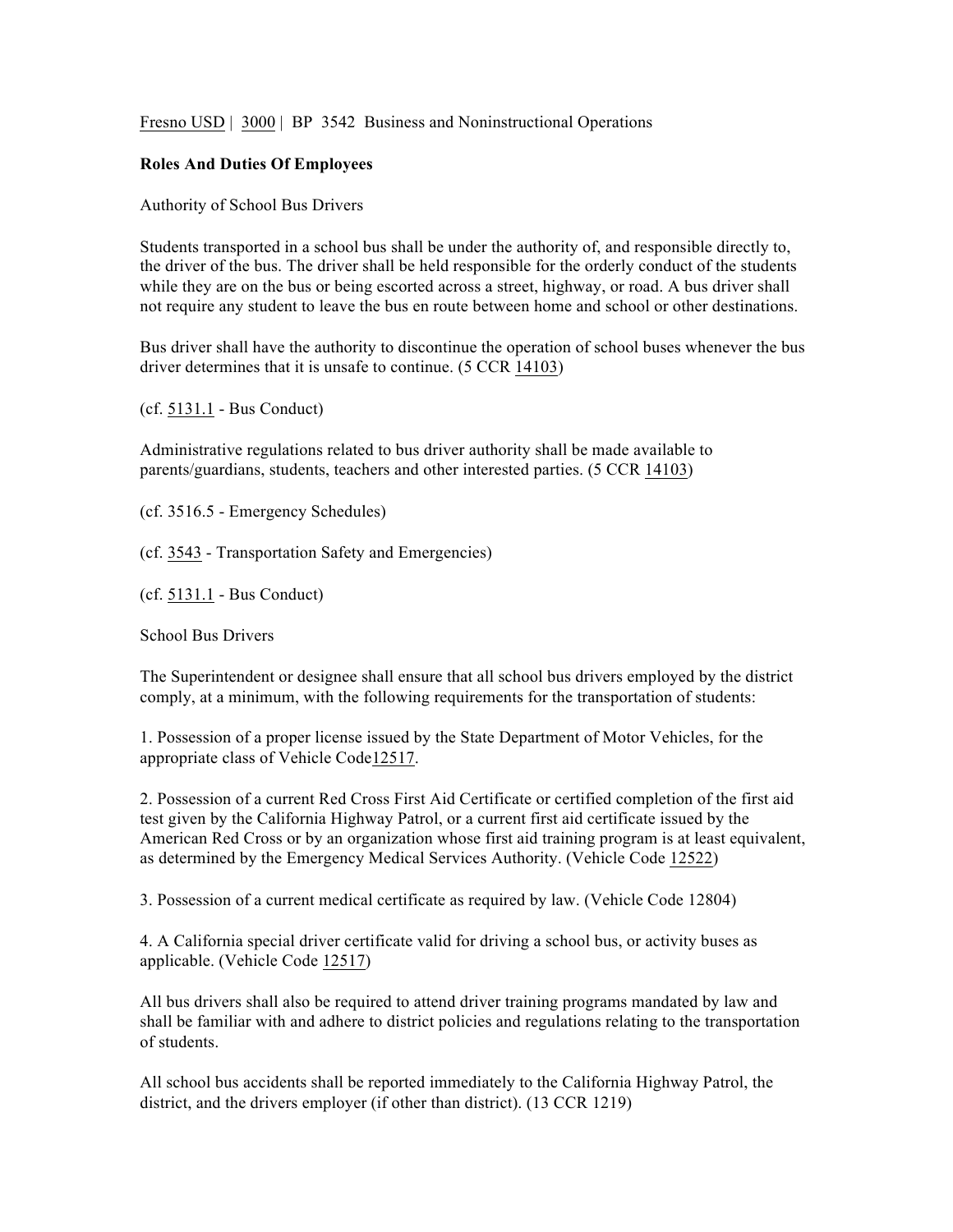School bus drivers shall be subject to drug and alcohol testing in accordance with Governing Board policy and the requirements of federal law.

(cf. 4112.42/4212.42/4312.42 - Drug and Alcohol Testing for School Bus Drivers)

The Superintendent or designee shall notify the Department of Motor Vehicles within five days whenever any school bus driver has tested positive for drugs or alcohol, is dismissed for a cause related to student transportation safety, or whenever a driver so dismissed has been reinstated. (Vehicle Code 1808.8, 13376)

Responsibilities

The school bus drivers primary responsibility is to safely transport students to and from school and school activities. He/she shall follow procedures contained in the districts transportation safety plan.

The driver shall stop to load or unload students only at school bus stops designated by the Superintendent or designee, or authorized by the Superintendent or designee for school activity trips. (Vehicle Code 22112)

The driver shall activate the amber warning light system, flashing red signal lights and stop arm signal and shall escort students in accordance with Vehicle Code 22112.

The driver shall immediately report all school bus accidents to the California Highway Patrol, the Superintendent or designee, and the driver employer. (13 CCR 1219)

Legal Reference:

EDUCATION CODE

38046 Drivers of school pupil activity buses

38047 Training in proper actions in event of hijacking

38050 Operating bus in violation of order or regulation or without operator's qualification

38155-38168 Training required to obtain or renew bus driver certificate

39831.3 Transportation safety plan

45125.1 Criminal background checks for contractors

56195.8 Adoption of policies

VEHICLE CODE

1808.8 Dismissal for safety-related cause

2570-2575 Transportation of students